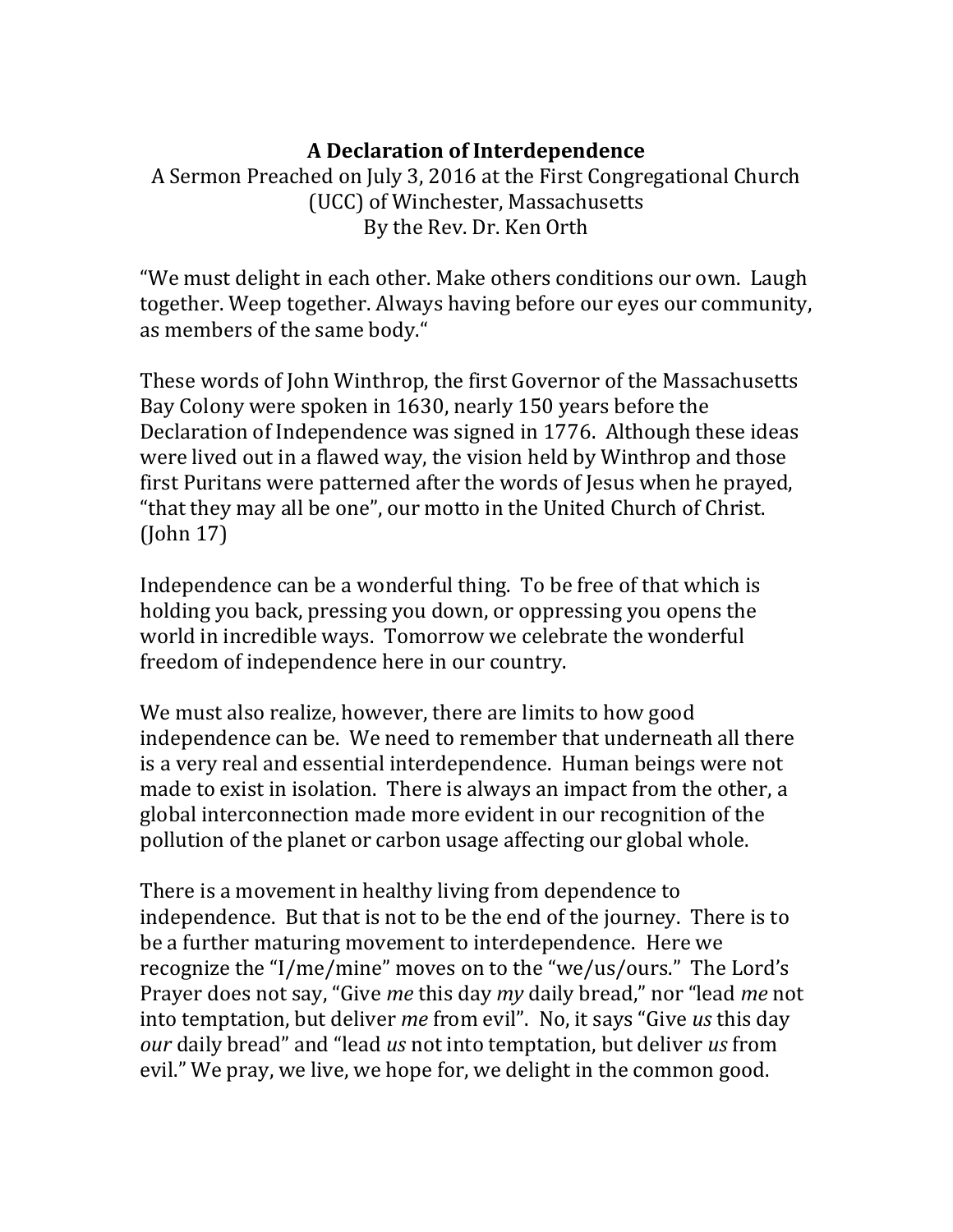In order for us to recognize our unity instead of only our differences, we are asked to do the hard work of listening, of holding back on our blaming or scapegoating. We are to take responsibility for our own actions and behaviors instead of looking for someone or something outside of ourselves to blame. As the Prayer of St. Francis reminds us, we are to seek "not so much to be understood as to understand." We are to find the Common Ground for our Common Good.

All this asks us to be ready to let go of our constant need to be "right" and to allow for others input so we may understand the complexities and realities of life. The great Israeli poet, Yehuda Amichai puts it this way in his poem, "From the Place Where We are Right":

"From the place where we are right Flowers will never grow In the spring. The place where we are right Is hard and trampled Like a yard. But doubts and loves Dig up our world Like a mole, a plow. And a whisper will be heard in the place Where the ruined House once stood."

Our lectionary Psalm for this Sunday, Psalm 30, points us to a vision that helps us hold on when our lives seem to have fallen apart. When the ways in which we have been "right" have come to their limits. The pain of something old falling apart invites our soul to listen at a deeper level. The mystics describe this chaos as fire, darkness, death, emptiness, abandonment, and trial. Whatever it is, it does not feel like God. Here is when we need each other most, to offer patience, guidance and love. We need the freedom to let go instead of tightening our controls and attempts at certainty. We need to allow the "place where we are right" to be "dug up by doubts and loves" so new flowers will eventually be able to grow."